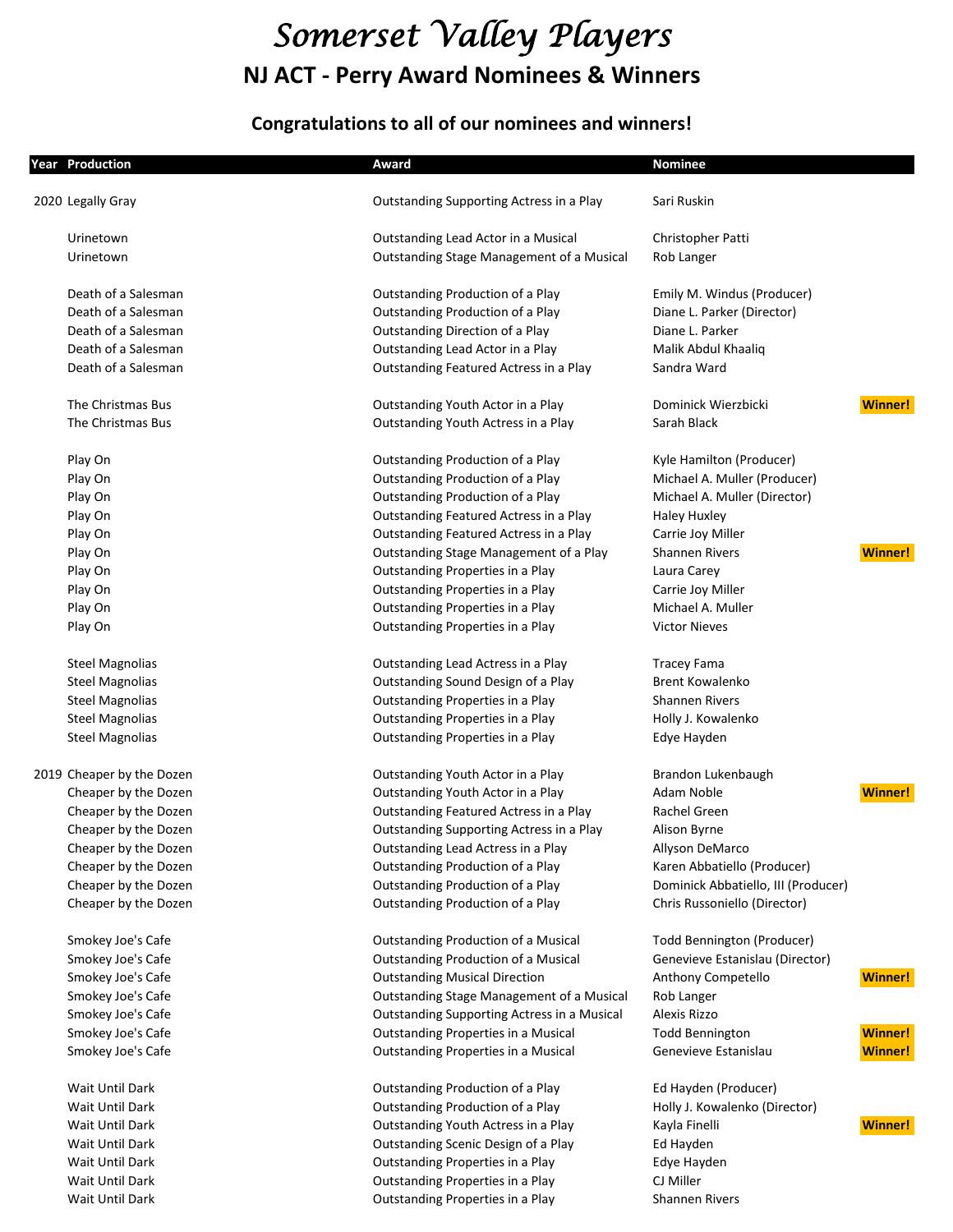|      | Wait Until Dark                                | Outstanding Properties in a Play          | Holly J. Kowalenko            |                |
|------|------------------------------------------------|-------------------------------------------|-------------------------------|----------------|
|      | Wait Until Dark                                | Outstanding Lighting Design of a Play     | <b>Brent Kowalenko</b>        |                |
|      |                                                |                                           |                               |                |
|      | A Seussified Christmas Carol                   | Outstanding Stage Management of a Play    | <b>Shannen Rivers</b>         |                |
|      |                                                |                                           |                               |                |
|      | <b>Biloxi Blues</b>                            | Outstanding Stage Management of a Play    | <b>Holly Lessing</b>          |                |
|      | <b>Biloxi Blues</b>                            | Outstanding Featured Actress in a Play    | <b>Tracey Fama</b>            | <b>Winner!</b> |
|      | <b>Biloxi Blues</b>                            | Outstanding Supporting Actor in a Play    | <b>Ross Pohling</b>           |                |
|      | <b>Biloxi Blues</b>                            | Outstanding Lead Actor in a Play          | Garrett Gallinot              |                |
|      | <b>Biloxi Blues</b>                            | Outstanding Scenic Design of a Play       | <b>Todd Bennington</b>        |                |
|      |                                                |                                           |                               |                |
|      | <b>Biloxi Blues</b>                            | Outstanding Scenic Design of a Play       | <b>Brian Bennington</b>       |                |
|      | <b>Biloxi Blues</b>                            | Outstanding Scenic Design of a Play       | Laurie Wood                   |                |
|      | A Funny Thing Happened on the Way to the Forum | Outstanding Stage Management of a Musical | <b>Holly Lessing</b>          |                |
|      | 2018 Disaster                                  | Outstanding Stage Manager of a Musical    | Emily M. Windus               |                |
|      |                                                |                                           |                               |                |
|      | The Best Christmas                             | Outstanding Stage Manager of a Play       | <b>Shannen Rivers</b>         |                |
|      | Pageant Ever                                   |                                           |                               |                |
|      | California Suite                               | Outstanding Supporting Actress in a Play  | Roberta Steve                 | <b>Winner!</b> |
|      | California Suite                               | Outstanding Stage Manager of a Play       | <b>Harriet Trainor</b>        |                |
|      |                                                |                                           |                               |                |
|      | <b>Calendar Girls</b>                          | Outstanding Props for a Play              | CJ Miller                     |                |
|      | <b>Calendar Girls</b>                          | Outstanding Stage Manager of a Play       | CJ Miller                     |                |
|      | <b>Grand Hotel</b>                             | Outstanding Stage Manager of a Musical    | <b>Holly Lessing</b>          |                |
| 2017 |                                                | The David P. McMenemie Award              | Dominick Abbatiello, III      | <b>Winner!</b> |
|      |                                                |                                           |                               |                |
|      | It's a Wonderful Life: Live Radio Play         | Outstanding Sound Design of a Play        | Dominick Abbatiello, III      |                |
|      | It's a Wonderful Life: Live Radio Play         | Outstanding Sound Design of a Play        | Joan Diaz                     |                |
|      | It's a Wonderful Life: Live Radio Play         | Outstanding Sound Design of a Play        | CJ Miller                     |                |
|      | The Games Afoot or Holmes for the Holidays     | Outstanding Direction of a Play           | Michael A. Muller             |                |
|      | The Games Afoot or Holmes for the Holidays     | Outstanding Featured Actress in a Play    | Shawna Lagan                  |                |
|      | The Games Afoot or Holmes for the Holidays     | Outstanding Stage Management of a Play    | <b>Shannen Rivers</b>         |                |
|      | The Games Afoot or Holmes for the Holidays     | Outstanding Properties of a Play          | <b>Emily Windus</b>           |                |
|      |                                                |                                           | Paula Windus                  |                |
|      | The Games Afoot or Holmes for the Holidays     | Outstanding Properties of a Play          |                               |                |
|      | The Games Afoot or Holmes for the Holidays     | Outstanding Properties of a Play          | Cathy Forbes                  |                |
|      | Rumors                                         | Outstanding Production of a Play          | Crystal Coddington (Prodcuer) |                |
|      | Rumors                                         | Outstanding Production of a Play          | Todd Bennington (Director)    |                |
|      | Rumors                                         | Outstanding Supporting Actress in a Play  | <b>Tracey Fama</b>            |                |
|      | Rumors                                         | Outstanding Stage Management of a Play    | Katie McDonald                |                |
|      | Rumors                                         | Outstanding Scenic Design of a Play       | Crystal Coddington            |                |
|      | Rumors                                         | Outstanding Costumes of a Play            | Laurie Wood                   |                |
|      | Rumors                                         | Outstanding Properties of a Play          | Crystal Coddington            |                |
|      |                                                |                                           |                               |                |
|      | Breakfast at Tiffany's                         | Outstanding Supporting Actress in a Play  | Roberta Steve                 |                |
|      | Breakfast at Tiffany's                         | Outstanding Costume Design of a Play      | Bamby                         | <b>Winner!</b> |
|      |                                                |                                           |                               |                |
| 2016 |                                                | NJ ACT Hall of Fame                       | Harriet G. Osinski            | <b>Winner!</b> |
|      | Miracle on 34th Street                         | Outstanding Stage Management of a Play    | <b>Shannen Rivers</b>         | <b>Winner!</b> |
|      | <b>Boeing Boeing</b>                           | Outstanding Direction of a Play           | <b>Todd Bennington</b>        | <b>Winner!</b> |
|      | <b>Boeing Boeing</b>                           | Outstanding Supporting Actor in a Play    | Christopher Patti             |                |
|      | <b>Boeing Boeing</b>                           | Outstanding Lead Actor in a Play          | Garrett Gallinot              | <b>Winner!</b> |
|      | <b>Boeing Boeing</b>                           | Outstanding Supporting Actress in a Play  | Laurie Hardy                  |                |
|      | <b>Boeing Boeing</b>                           | Outstanding Supporting Actress in a Play  | Shawna Lagan                  | <b>Winner!</b> |
|      | <b>Boeing Boeing</b>                           | Outstanding Costume Design of a Play      | Danny Muccigrossi             | <b>Winner!</b> |
|      | <b>Boeing Boeing</b>                           | Outstanding Costume Design of a Play      | Laurie Wood                   | <b>Winner!</b> |
|      |                                                |                                           |                               |                |
|      |                                                |                                           |                               |                |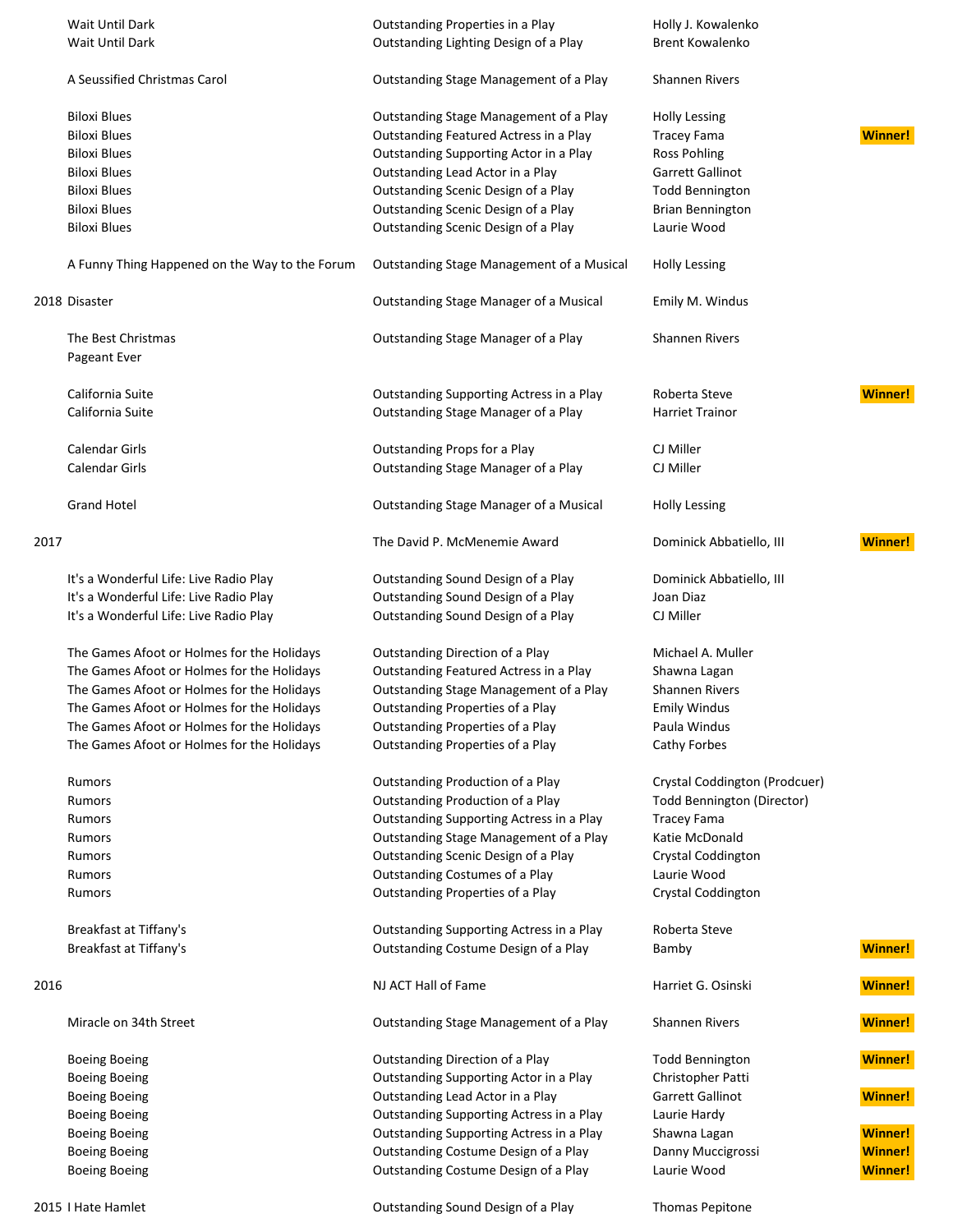2014 A Piece of my Heart Featured Actor in a Play Chris Russoniello

The Great American Trailer Park Musical **Canadia Containation** Outstanding Lighting of a Musical Dominick Abbatiello, III The Great American Trailer Park Musical **Outstanding Set Design of a Musical** Karen Abbatiello **Winner!** The Great American Trailer Park Musical Outstanding Set Design of a Musical Christian Carrara **Winner!** The Great American Trailer Park Musical Outstanding Properties of a Musical Kayla Elyse The Great American Trailer Park Musical **Canadia** Dutstanding Properties of a Musical Martha Silady

Humbug **Market Actor in a Play Actor in a Play Cuttion Actor in a Play Actor** in a Play **Kieran McKenna** Humbug **Max Miller** Cutstanding Youth Actor in a Play Max Miller

Brighton Beach Memoirs **Crystal Construction Outstanding Production of a Play** Crystal Coddington (Producer) Brighton Beach Memoirs **State Contains the Contemporation** Outstanding Direction of a Play Todd Bennington (Director) Brighton Beach Memoirs Outstanding Featured Actress in a Play Lauren Hackett Brighton Beach Memoirs **Containers** Outstanding Youth Actor in a Play **Dillon Spear** Brighton Beach Memoirs **State Actress in a Play Felicity Howard** Outstanding Youth Actress in a Play Felicity Howard Brighton Beach Memoirs **Canadiatic Control Control Control** Outstanding Scenic Design of a Play Crystal Coddington **Winner!** Brighton Beach Memoirs **Containers Containers Continued Act and Containers** Dutstanding Lighting Design of a Play Brent Kowalenko Brighton Beach Memoirs Outstanding Costume Design of a Play Laurie Wood Brighton Beach Memoirs **State Contains Containers** Outstanding Properties of a Play Crystal Coddington

The Addams Family **Cambus Constanting Scenic Design of a Musical Crystal Coddington Crystal Coddington Winner!** The Addams Family Outstanding Scenic Design of a Musical Emily Russoniello **Winner!**

The Addams Family **The Addams Family Communist Constanding Costume Design of a Musical Rachel Estabrook** Communist Constanting Costume Design of a Musical Rachel Estabrook The Addams Family **The Addams** Family **The Addams** Family **Constanting Costume Design of a Musical** Dorian Estanislau The Addams Family **The Addams Family Costume Design of a Musical Grace Gossier** Costume Design of a Musical Grace Gossier The Addams Family Outstanding Costume Design of a Musical Danny Muccigrossi The Addams Family Outstanding Costume Design of a Musical Matthew Muccigrossi The Addams Family Outstanding Properties of a Musical Crystal Coddington The Addams Family **The Addams** Family **Cutstanding Properties of a Musical** Kayla Elyse The Addams Family Outstanding Properties of a Musical Robert Ford

Moon Over Buffalo Outstanding Stage Manager of a Play Harriet Tennant Trainor **Winner!**

A Piece of my Heart **Lead Actress in a Play Community** Lead Actress in a Play Communication Charles Diane L. Parker A Piece of my Heart **Lighting Design of a Play Community** Michael Rapelye A Piece of my Heart **Network Communist Communist Communist Communist Communist Communist Communist Communist Communist Communist Paul Kaytes** 

Lost in Yonkers **Example 2** Contract Direction of a Play Total Bennington (Director) Lost in Yonkers **Supporting Actor in a Play** James Houston **James Houston** Lost in Yonkers **Supporting Actor in a Play** John Lucash John Lucash John Lucash Lost in Yonkers **Featured Actress in a Play Allison DiBiase** Allison DiBiase **Featured Actress in a Play** Lost in Yonkers **Supporting Actress in a Play** Marie Fiorello Cost in American Supporting Actress in a Play Lost in Yonkers **Notify Actor in a Play Alex Carr** Youth Actor in a Play Alex Carr Alex Carr Lost in Yonkers **Stage Manager of a Play Community** Kate Murray Kate Murray Kate Murray

Wedding Secrets **Production of an Original Play Charen Abbatiello (Producer) Winner!** Winner! Wedding Secrets **Production of an Original Play Marie Fiorello (Director) Winner!** Winner! Wedding Secrets **Production of an Original Play** Joe Starzyk (Playwright) **Winner!** Winner! Wedding Secrets **Direction of a Play** Marie Fiorello Marie Fiorello Wedding Secrets **Supporting Actor in a Play Mark Kalet** Mark Kalet Wedding Secrets **Featured Actress in a Play Ana Kalet** Ana Kalet Wedding Secrets **The Contract Contract Contract Contract Contract Contract Contract Contract Contract Contract Contract Contract Contract Contract Contract Contract Contract Contract Contract Contract Contract Contract Con** 

2013 Play it again, Sam Outstanding Stage Manager for a Play Harriet Trainor Play it again, Sam Outstanding Set Design of a Play Crystal Coddington Play it again, Sam **Calcular Crystal Codding to Properties of a Play Crystal Coddington** Crystal Coddington

2012 On Golden Pond Outstanding Youth Actor in a Play Dillon Spear

Lost in Yonkers **Example 20** 2012 The Production of a Play **Production of a Play Crystal Coddington (Producer)** Lost in Yonkers Lead Actress in a Play Tracey Fama **Winner!** Lost in Yonkers **Winner!** Youth Actor in a Play **Dillon Spear Minner!** Winner! Lost in Yonkers **Scenic Design of a Play Crystal Coddington** Crystal Coddington **Winner!** 

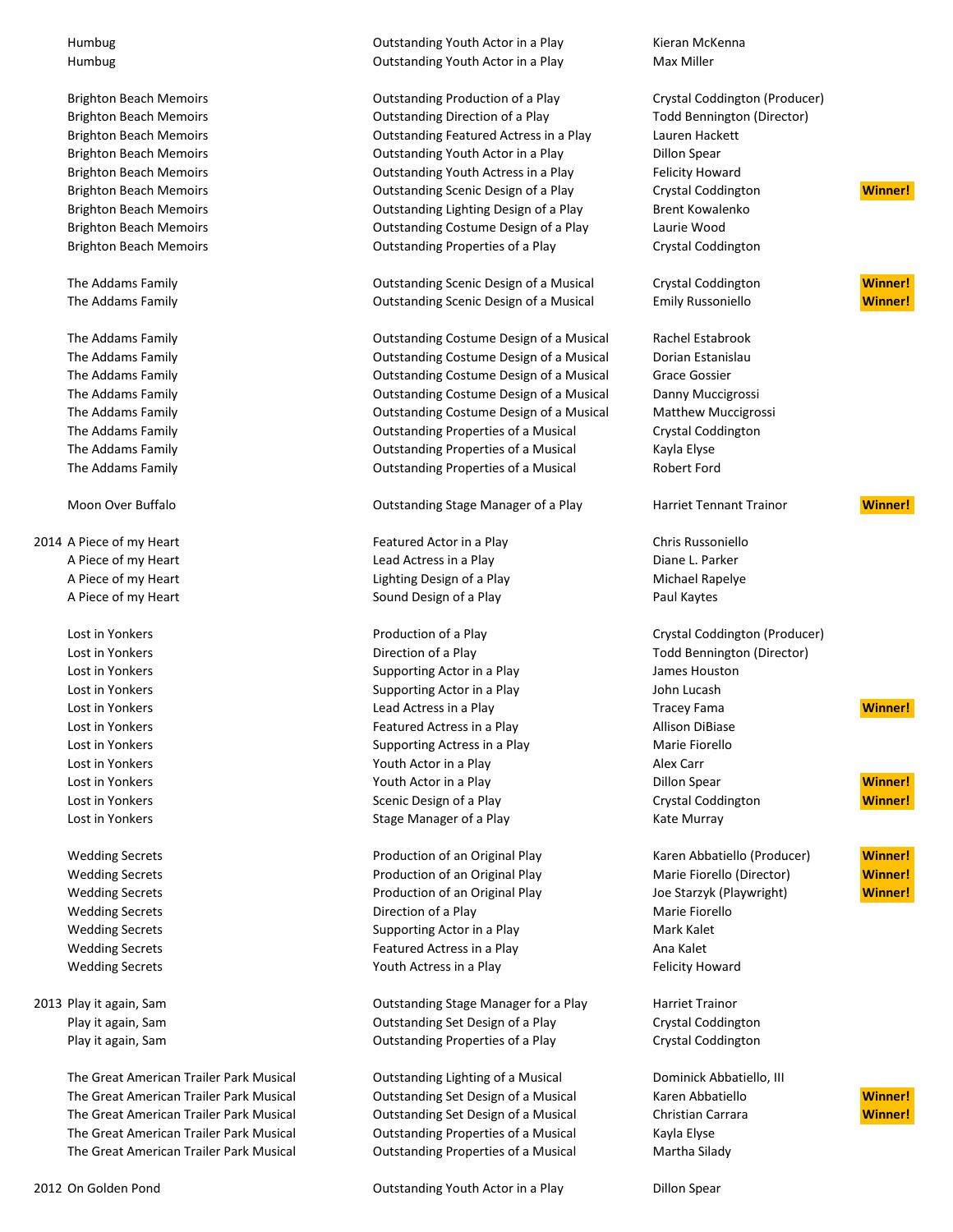2010 And Then There Were None Outstanding Stage Management in a Play Crystal Coddington **Winner!**

A Christmas Carol **A. A. Construction Carolic Construction** Outstanding Direction of a Play **Michelle Russell** A Christmas Carol **Action** Carol Content Courstanding Lead Actor in a Play Scott Fishman A Christmas Carol Outstanding Featured Actress in a Play Carolyn Levine A Christmas Carol **Carol Carol Carol Control Control Control Control Control Control Control Control Control Control Control Control Control Control Control Control Control Control Control Control Control Control Control C** A Christmas Carol **Christmas Carol Controller Controller Controller Controller Controller Controller Controller** A Christmas Carol **Christmas Carol Carol Control Control Control Control Control Control Control Control Control Control Control Control Control Control Control Control Control Control Control Control Control Control Contr** A Christmas Carol Outstanding Youth Actress in a Play Julia McKenna A Christmas Carol **Carol Carol Carol Caroline Scott** Contract Outstanding Youth Actress in a Play Caroline Scott

Leader Of The Pack Outstanding Lead Actress in a Musical Mimi Francis Leader Of The Pack Outstanding Stage Manager of a Play Joshua Levin

Our Town **Outstanding Production of a Play** Dominick Abbatiello, III Our Town Outstanding Direction of a Play Karen Abbatiello **Winner!** Our Town Outstanding Direction of a Play Tina Lee **Winner!** Our Town **Constanting Constanding Lead Actor in a Play Sean Runnette** and Sean Runnette **Winner!** Our Town **Outstanding Featured Actor in a Play** Martin Honig Our Town Outstanding Lighting Design for a Play Mike Rapelye Our Town **Construction Construction Construction** Outstanding Sound Design for a Play Paul Kaytes **Paul Kaytes Winner!** 

2011 The Constant Wife **Constant Wife Constant Outstanding Lead Actress in a Play Carah Caldwell** The Constant Wife **Constant Wife Constant Constant Integration** Cutstanding Featured Actress in a Play Lynda Dickson The Constant Wife **Constanding Featured Actress in a Play** Constant March 2016 The Curious Savage The Curious Savage Crystal Coddington Crystal Coddington Crystal Coddington

A Christmas Story **Christmas Story Council Control** Outstanding Youth Actor in a Play Thomas Sarles **Winner!** A Christmas Story **Christmas Story Constanting Youth Actor in a Play Christmas Story Christmas Actor** in a Play A Christmas Story **Christmas Story Construction Constraint** Outstanding Stage Management Katie McGillick A Christmas Story **Christmas Story Community Costume Design for a Play** The Cast A Christmas Story **Christmas Story Contains A Christmas Story Contains A Christmas Story Contains A Christmas Scott Brandt** A Christmas Story Outstanding Properties for a Play Amy Levine A Christmas Story Outstanding Properties for a Play Greg Murphy

The Boys Next Door **Containers Active Active Active Active Active Actor** in a Play Peter Reimann

One Flew Over the Cuckoo's Nest Outstanding Featured Actor in a Play James Houston

2009 Angel Street Outstanding Ensemble Actress in a Play Teresa Von den Steinen

Plaza Suite **Duting Containing Continuing Lead Actress in a Play Containing Lead Actress in a Play Containing Lead Actress in a Play Containing Lead Actress in a Play Containing Lead Actress in a Play** Plaza Suite **Contains a Container Container Containers** Outstanding Scenic Design of a Play **Containers** Larky Barnes Plaza Suite **Calcular Scenic Design of a Play** Cutstanding Scenic Design of a Play Cura Linda Giordano

The Odd Couple (Female Version) **Cutstanding Featured Actor in a Play** Rupert Ravens

The Best Christmas Pageant Ever **Outstanding Youth Actor in a Play** Tommy Kouten **Winner!** The Best Christmas Pageant Ever **Christmas Pageant Ever** Cutstanding Youth Actress in a Play Jaylon Kurt The Best Christmas Pageant Ever **Christmas Pageant Ever Coutstanding Youth Actress in a Play Caroline Scott** Caroline Scott **Winner!** The Best Christmas Pageant Ever **Christmas Pageant Ever** Outstanding Youth Actress in a Play Katie Woltornist The Best Christmas Pageant Ever **Christiane Constanding Stage Management of a Play** Harriet Trainor

2008 Twilight of the Golds **Called Accords** Outstanding Stage Management of a Play Harriet Trainor

2007 Extreme Unction Outstanding Production of an Original Play Anthony Neri

Mr. Hobb's Vacation **Calcular Contract Contract Actress in a Play** Curstanding Ensemble Actress in a Play Curstanding Ensemble Actress in a Play

Pippin Outstanding Ensemble Actress in a Musical Jennifer Guhl

Stalag 17 Outstanding Featured Actor in a Play John Pizzigoni **Winner!** Stalag 17 **Stalag 17 COLL 20 Interval Direction of a Play Contemporal Direction of a Play Contemporal Danielle Barry** Stalag 17 **Stalag 17** Cutstanding Direction of a Play Roy Barry Roy Barry Stalag 17 Outstanding Set Design for a Play Larky Barnes Stalag 17 **Stalag 17** Cutstanding Set Design for a Play Roy Barry Roy Barry